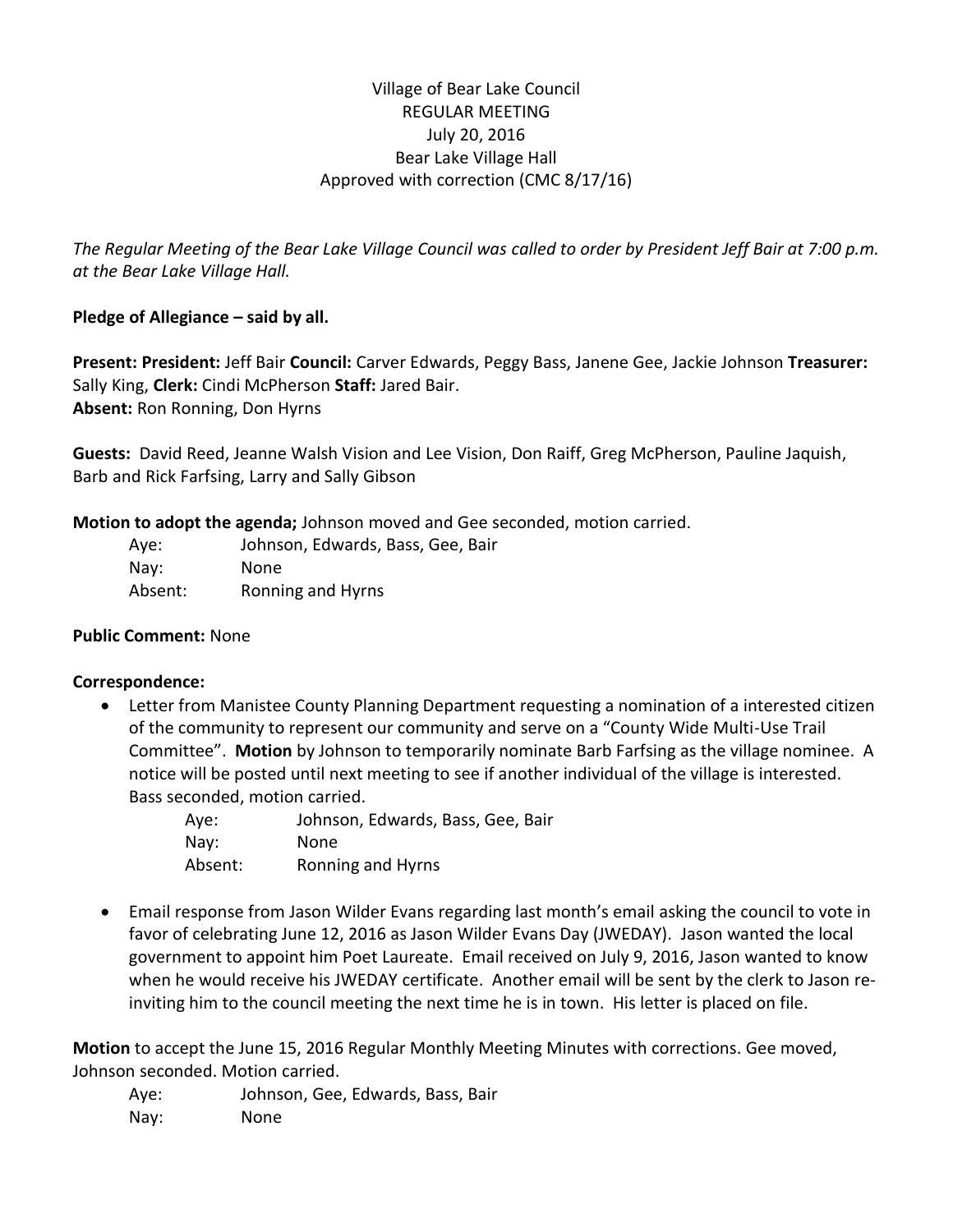### Absent: Ronning & Hyrns

Discussion & correction to Water Review Committee purpose wording. See corrected June 15, 2016 minutes.

### **Maintenance Supervisor Report: Jared Bair**

- Park Report, Water Report, General Report and Equipment Report
- Report on file in the 2016 Minutes binder

## **Treasurer's Report:**

**Treasurer's report** read by King and placed on file in the 2016 Minutes binder.

| <b>FUND NAME</b>            | <b>GRAND TOTAL</b> |                                         |
|-----------------------------|--------------------|-----------------------------------------|
| <b>Equipment Fund</b>       | 3,364.17           |                                         |
| Savings - Honor Bank- Equip | 25,988.82          |                                         |
| <b>Minor Street Fund</b>    | 20,754.70          |                                         |
| <b>Major Street Fund</b>    | 37,014.08          |                                         |
| <b>Park Fund</b>            | 25,913.17          |                                         |
| CD - Honor Bank - Park      | 32,769.52          |                                         |
| <b>Water Fund</b>           | 10,344.14          |                                         |
| MMA - water                 |                    | 10,028.34 (Formerly Huntington Account) |
| <b>General Fund</b>         | 16,577.39          |                                         |
|                             |                    |                                         |

- Treasurer presented council with question to renew the Park CD at Honor Bank at an interest rate of .90%. Current CD is earning .29% interest. **Motion** was made by Bass to let it auto renew at .90%, seconded by Gee, motion carried.
	- Aye: Johnson, Edwards, Bass, Gee, Bair Nay: None Absent: Ronning and Hyrns
- **Amendment to the budget** for the General Fund, Park Fund and Minor Fund. Budget report on file. Motion was made by Bass to amend the budget as presented, Johnson seconded. Motion carried.
	- Aye: Johnson, Edwards, Bass, Gee, Bair Nay: None Absent: Ronning and Hyrns
- **Motion** to accept the Treasurer's Report, moved by Johnson, Bass seconded Motion carried.
	- Aye: Johnson, Edwards, Bass, Gee, Bair
	- Nay: None
	- Absent: Ronning and Hyrns

**Bills to be paid as presented –** Johnson moved, Bass seconded, motion carried.

- Aye: Johnson, Edwards, Bass, Bair
- Nay: Gee
- Absent: Ronning and Hyrns
- List of "Bills to be Paid" is found at the end of this report.
- Discussion was held.

# **Reimbursement to the General Fund:**

Major Street 6/01/2016-6/30/2016 \$00.00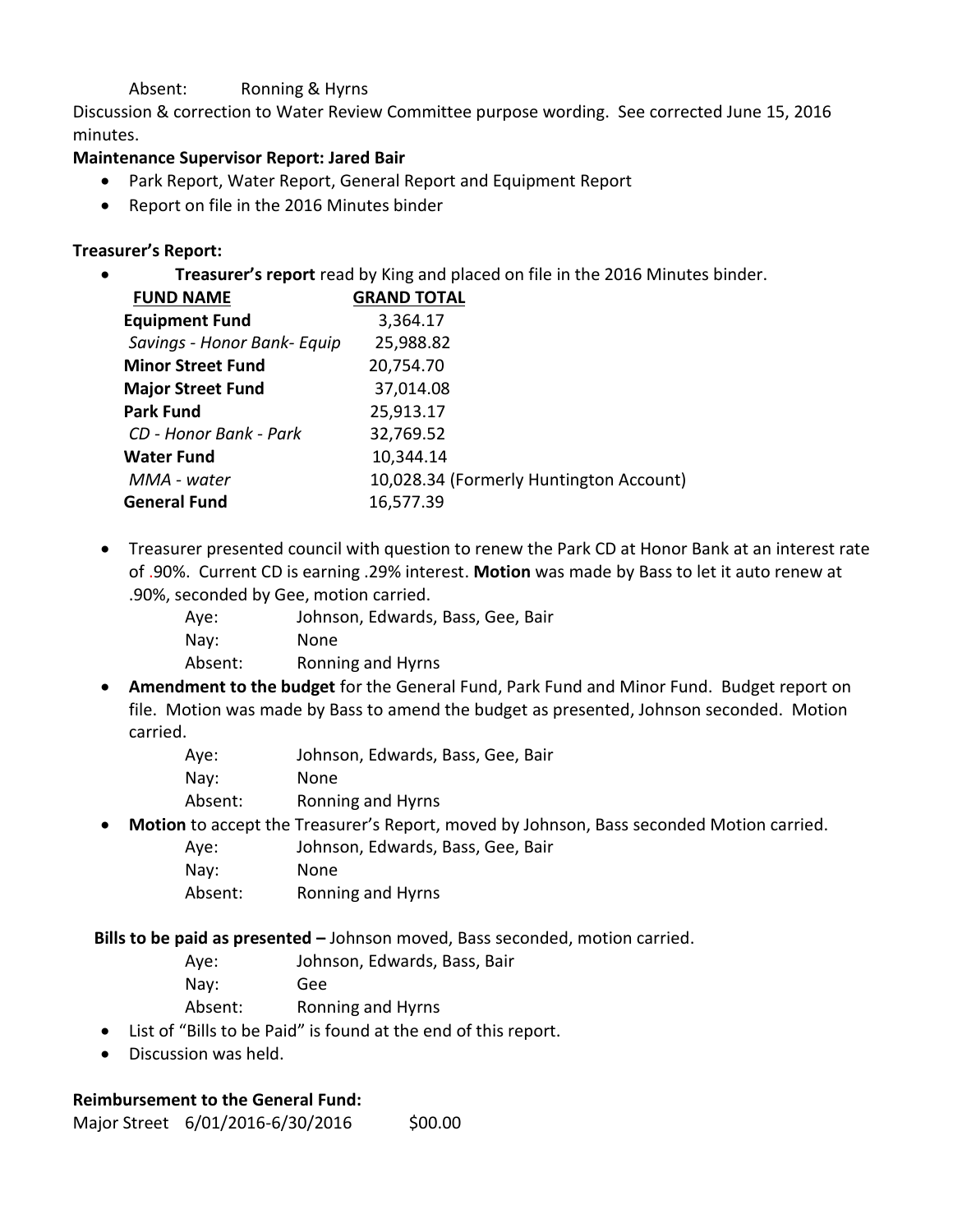Minor Street 6/01/2016-6/30/2016 \$00.00 Park Fund 6/01/2016-6/30/2016 \$1,244.55 Water Fund 6/01/2016-6/30/2016 \$220.00

Total to transfer to General Fund=\$1,464.55

#### **COMMITTEE REPORTS:**

**Park:** 

Jeff Bair reported that sales (at \$32K) for campground are up for the year.

**Trees:** 

• All being taken care of

## **Streets:**

 Gee – speed bumps/humps or rumble strips. Lynn Street to Cody Street and Smith Street up to the school. Gee proposed the idea of speed bumps. Ideas of how we can slow people down, Gee will get quotes, information on speed bumps. Speed radar is a possibility. Gee will follow up at August meeting.

**Water**:

- Water Review Board will be meeting on August 3 from 4p-7p, Wednesday.
	- o Discussion on member of Water Review Board by Jeanne Walsh, no outcome.
- Jared Bair reported on a quote for maintenance agreement on backup water well generator, \$825.00. Motion was made by Johnson to continue maintenance agreement with PM Technologies & extend this through 2017. Paid under this budget year. Seconded by Edwards. Motion carried.

| Aye:    | Johnson, Edwards, Bass, Gee, Bair |
|---------|-----------------------------------|
| Nay:    | None.                             |
| Absent: | Ronning and Hyrns                 |

## **Equipment:** Nothing

**Sidewalks:** Jeff Bair reported that the sidewalks did get done for \$6900.00, \$1400.00 will be billed back to property owners.

**Museum:** Pauline Jaquish updated on museum progress; interior construction done, many things have been completed. Funds are around \$12K, many projects costing more than planned. Did not make "soft opening" during Bear Lake Days, new date, August 6. Jeff Harthun, president of Historical Society, drawing plans for items that the Eagle Scouts can work on. Recruiting "Friends of the Museum", glad there is support and need more funding to finish and continue. David Reed commented how strong the ramp is and how well built.

**Blight/CABA**: Johnson reported on an individual for the Blight Enforcement Officer (BEO) position. The Blight Committee is asking the council to consider Larry Gibson for this position. Gibson has met the criteria the committee was looking for. Discussion was held.

**Motion** was made by Johnson to appoint Larry Gibson as the new Blight Enforcement Office. \$20 per hour, 20 hours per month not to exceed 140 hours to the end of the fiscal year. Gibson will get project/position going and running and will start with smaller projects. Blight Enforcement Officer will be reviewed at the end of fiscal year. Seconded by Bass, motion carried.

| Aye:    | Johnson, Edwards, Bass, Gee, Bair |
|---------|-----------------------------------|
| Nay:    | None                              |
| Absent: | Ronning and Hyrns                 |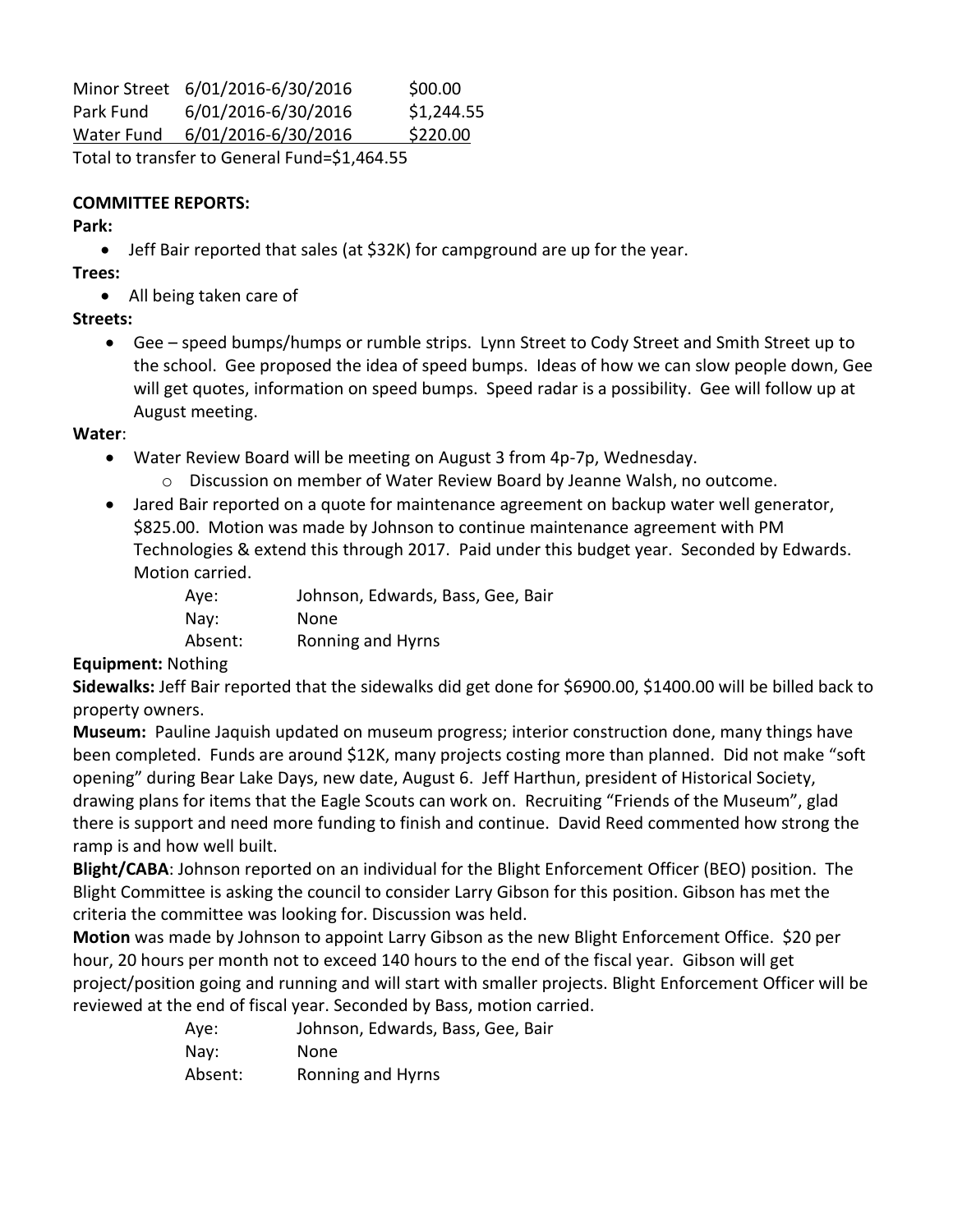**CABA –** Rick Farfsing reported that the facebook site that was put up last year and had 40 likes is now over 280 now. A lot of people are viewing this site. Farfsing reported on language in the Blight Elimination Fund which is the road map for how the village uses the money, it does not state the money can be for demolition & clean-up of varies buildings. The purpose that was approved does not come out and say it would allow the monies to cover demolition. New language is proposed as follows;*"The purpose of the Blight Elimination Fund is to assist the Village with developing and implementing a blight elimination strategy that will benefit the general community. Fund uses include: expenses involved with enforcing the Blight Ordinance (legal, engineering and other fees); providing matching dollars to help the Village secure grants for demolition, as well as paying the entire demolition costs; making site improvements under the control of the Village and other uses consistent with the purpose of the Fund. The fund cannot be used for purchasing buildings or any other use that would enrich an individual property owner. The Village Council will advise MCCF on the use of the monies with consensus of the Council's Blight Enforcement Committee and the Community and Business Alliance."*

**Motion** was made by Johnson to accept the new language in the Blight Elimination Fund Purpose; seconded by Gee.

| Aye:    | Johnson, Edwards, Bass, Gee, Bair |
|---------|-----------------------------------|
| Nay:    | None.                             |
| Absent: | Ronning and Hyrns                 |

**Planning Commission:** Discussion at meeting on current use of deck & how to make better use of it, grant money for Hopkins Park (Bath house) empty lots. PlacePOP meeting, Sarah from Michigan Municipal League presented lots of ideas for projects in the community. She is looking for funding ideas, Motto for MML is "Love where you live". McPherson reported, that Sarah had presented a slide show at the meeting showing ideas other communities have done. Simply purchasing kids games to leave in the park for community to use. Looking for groups to help implement ideas. Gee would like to make and sell fun wands, she would use the profits to buy toys to put in the park. This would be something the Gee family would donate on own.

## **OLD BUSINESS:**

- Signage for Village Hall. McPherson reported, new quotes from Steve Heller. Guest, Lee Vision suggested we contact local school or tech center to see if they would be interested in working on this project. McPherson asked if Lee Vision would be interested in being a part of a committee or heading a committee for the signs. He said he would like to try, he will see how feasible this would be. Gee will help him.
- Community Clean-Up Day. HUGE success, over 80 people participated from the village and surrounding area. Many projects were completed.
- Discussion on house with old camper, on corner of Cody, bank has cleaned up the lot & camper is gone.

**PUBLIC COMMENT**: Don Raife, suggested posting committee meetings on website calendar. See Museum section for updated. Jeanne Walsh Vision comment on meetings on website/job site. Farfsing complimented on first rate museum, proactive talking on blight in village, funding raising, proactivity in the future and where we will be in the near future. Said the council is "doing a great job"! He appreciates everything they are doing for the village.

#### **COUNCIL MEMBERS: None**

**Upcoming Events and Announcements:**